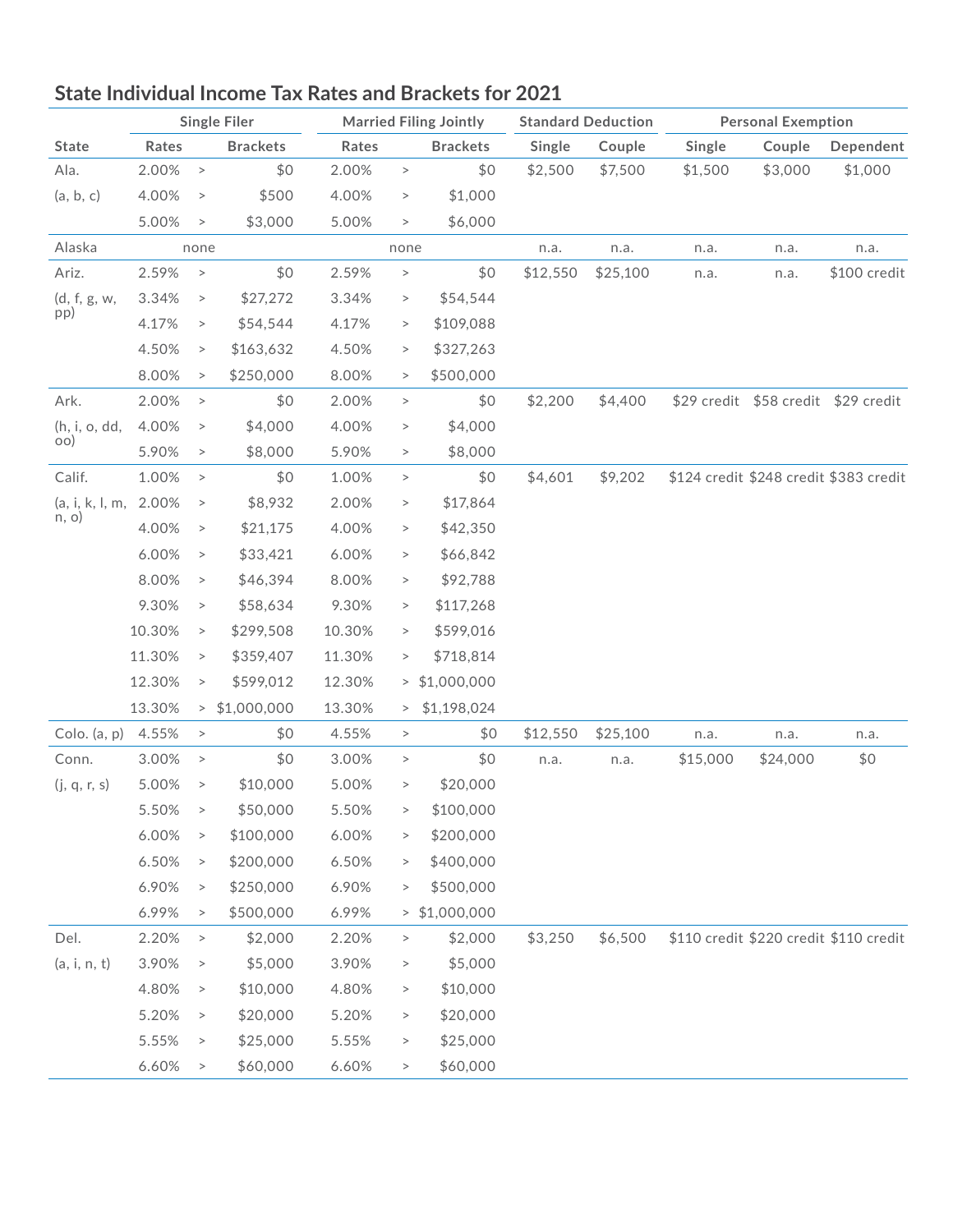

### Fla. none none n.a. n.a. n.a. n.a. n.a. Ga. (u) 1.00% > \$0 1.00% > \$0 \$4,600 \$6,000 \$2,700 \$7,400 \$3,000 2.00% > \$750 2.00% > \$1,000 3.00% > \$2,250 3.00% > \$3,000 4.00% > \$3,750 4.00% > \$5,000 5.00% > \$5,250 5.00% > \$7,000 5.75% > \$7,000 5.75% > \$10,000 Hawaii 1.40% > \$0 1.40% > \$0 \$2,200 \$4,400 \$1,144 \$2,288 \$1,144  $(n, v)$  3.20% > \$2,400 3.20% > \$4,800 5.50% > \$4,800 5.50% > \$9,600 6.40% > \$9,600 6.40% > \$19,200 6.80% > \$14,400 6.80% > \$28,800 7.20% > \$19,200 7.20% > \$38,400 7.60% > \$24,000 7.60% > \$48,000 7.90% > \$36,000 7.90% > \$72,000 8.25% > \$48,000 8.25% > \$96,000 9.00% > \$150,000 9.00% > \$300,000 10.00% > \$175,000 10.00% > \$350,000 11.00% > \$200,000 11.00% > \$400,000 Idaho 1.125% > \$0 1.125% > \$0 \$12,550 \$25,100 n.a. n.a. n.a.  $(k, n, w)$  3.125% > \$1,568 3.125% > \$3,136  $3.625\% >$  \$3,136  $3.625\% >$  \$6,272 4.625% > \$4,704 4.625% > \$9,408 5.625% > \$6,272 5.625% > \$12,544 6.625% > \$7,840 6.625% > \$15,680 6.925% > \$11,760 6.925% > \$23,520 Ill. (n, o, x) 4.95% > \$0 4.95% > \$0 n.a. n.a. \$2,325 \$4,650 \$2,325 Ind. (a, n, y) 3.23% > \$0 3.23% > \$0 n.a. n.a. \$1,000 \$2,000 \$1,000 Iowa 0.33% > \$0 0.33% > \$0 \$2,130 \$5,240 \$40 credit \$80 credit \$40 credit (a, b, e, i, dd) 0.67% >  $$1,676$  0.67% >  $$1,676$ 2.25% > \$3,352 2.25% > \$3,352 4.14% > \$6,704 4.14% > \$6,704 5.63% > \$15,084 5.63% > \$15,084 5.96% > \$25,140 5.96% > \$25,140 6.25% > \$33,520 6.25% > \$33,520 7.44% > \$50,280 7.44% > \$50,280 8.53% > \$75,420 8.53% > \$75,420 Kans. (a, n) 3.10% > \$0 3.10% > \$0 \$3,000 \$7,500 \$2,250 \$4,500 \$2,250 5.25% > \$15,000 5.25% > \$30,000 5.70% > \$30,000 5.70% > \$60,000 **Single Filer Married Filing Jointly Standard Deduction Personal Exemption State Rates Brackets Rates Brackets Single Couple Single Couple Dependent**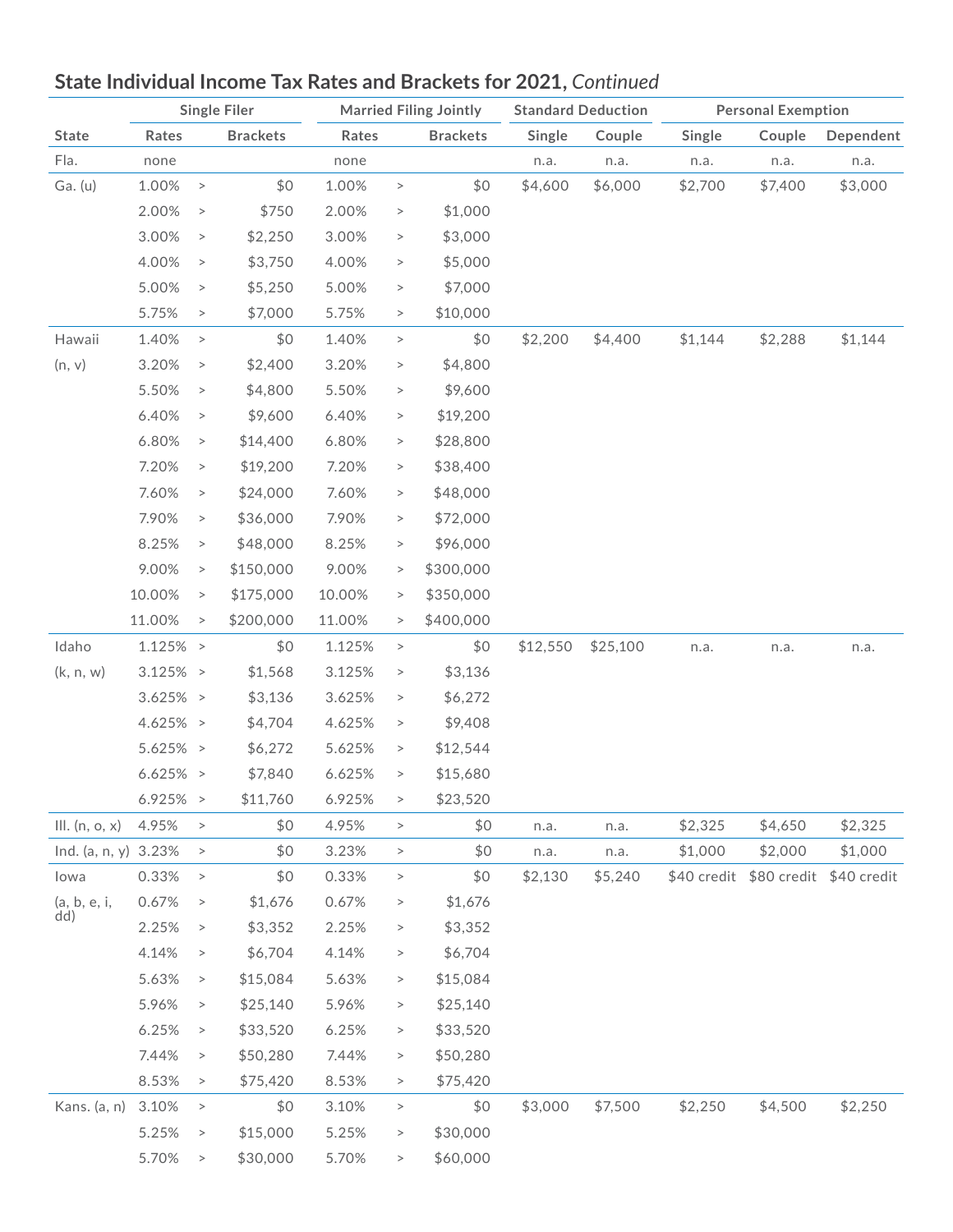

|                    | <b>Single Filer</b> |        |                 |       |          | <b>Married Filing Jointly</b> | <b>Standard Deduction</b> |          |         |          | <b>Personal Exemption</b> |  |
|--------------------|---------------------|--------|-----------------|-------|----------|-------------------------------|---------------------------|----------|---------|----------|---------------------------|--|
| <b>State</b>       | Rates               |        | <b>Brackets</b> | Rates |          | <b>Brackets</b>               | Single                    | Couple   | Single  | Couple   | Dependent                 |  |
| Ky. (a, e)         | 5.00%               | $\, >$ | \$0             | 5.00% | $\, >$   | \$0                           | \$2,690                   | \$5,380  | n.a.    | n.a.     | n.a.                      |  |
| La.                | 2.00%               | $\, >$ | \$0             | 2.00% | $\, >$   | \$0                           | n.a.                      | n.a.     | \$4,500 | \$9,000  | \$1,000                   |  |
| (b, z)             | 4.00%               | $\, >$ | \$12,500        | 4.00% | $\, >$   | \$25,000                      |                           |          |         |          |                           |  |
|                    | 6.00%               | $\, >$ | \$50,000        | 6.00% | $\, >$   | \$100,000                     |                           |          |         |          |                           |  |
| Maine              | 5.80%               | $\,>$  | \$0             | 5.80% | $\,$     | \$0                           | \$12,550                  | \$25,100 | \$4,300 | \$8,600  | \$300 credit              |  |
| (w, aa, dd)        | 6.75%               | $\, >$ | \$22,450        | 6.75% | $\,$     | \$44,950                      |                           |          |         |          |                           |  |
|                    | 7.15%               | $\, >$ | \$53,150        | 7.15% | $\, >$   | \$106,350                     |                           |          |         |          |                           |  |
| Md.                | 2.00%               | $\, >$ | \$0             | 2.00% | $\, >$   | \$0                           | \$2,300                   | \$4,650  | \$3,200 | \$6,400  | \$3,200                   |  |
| (a, n, o, bb,      | 3.00%               | $\, >$ | \$1,000         | 3.00% | $\,$     | \$1,000                       |                           |          |         |          |                           |  |
| cc)                | 4.00%               | $\, >$ | \$2,000         | 4.00% | $\,$     | \$2,000                       |                           |          |         |          |                           |  |
|                    | 4.75%               | $\, >$ | \$3,000         | 4.75% | $\, >$   | \$3,000                       |                           |          |         |          |                           |  |
|                    | 5.00%               | $\, >$ | \$100,000       | 5.00% | $\rm{>}$ | \$150,000                     |                           |          |         |          |                           |  |
|                    | 5.25%               | $\, >$ | \$125,000       | 5.25% | $\, >$   | \$175,000                     |                           |          |         |          |                           |  |
|                    | 5.50%               | $\, >$ | \$150,000       | 5.50% | $\, >$   | \$225,000                     |                           |          |         |          |                           |  |
|                    | 5.75%               | $\, >$ | \$250,000       | 5.75% | $\, >$   | \$300,000                     |                           |          |         |          |                           |  |
| Mass.              | 5.00%               | $\, >$ | \$0             | 5.00% | $\, >$   | \$0                           | n.a.                      | n.a.     | \$4,400 | \$8,800  | \$1,000                   |  |
| Mich. (a, n) 4.25% |                     | $\, >$ | \$0             | 4.25% | $\, >$   | \$0                           | n.a.                      | n.a.     | \$4,900 | \$9,800  | \$4,900                   |  |
| Minn.              | 5.35%               | $\, >$ | \$0             | 5.35% | $\,$     | \$0                           | \$12,525                  | \$25,050 | n.a.    | n.a.     | \$4,350                   |  |
| (e, dd, ee)        | 6.80%               | $\, >$ | \$27,230        | 6.80% | $\,>$    | \$39,810                      |                           |          |         |          |                           |  |
|                    | 7.85%               | $\, >$ | \$89,440        | 7.85% | $\, >$   | \$158,140                     |                           |          |         |          |                           |  |
|                    | 9.85%               | $\, >$ | \$166,040       | 9.85% | $\, >$   | \$276,200                     |                           |          |         |          |                           |  |
| Miss.              | 3.00%               | $\, >$ | \$4,000         | 3.00% | $\,>$    | \$4,000                       | \$2,300                   | \$4,600  | \$6,000 | \$12,000 | \$1,500                   |  |
|                    | 4.00%               | $\, >$ | \$5,000         | 4.00% | $\, >$   | \$5,000                       |                           |          |         |          |                           |  |
|                    | 5.00%               | $\, >$ | \$10,000        | 5.00% | $\,>$    | \$10,000                      |                           |          |         |          |                           |  |
| Mo.                | 1.50%               | $\, >$ | \$107           | 1.50% | $\,>$    | \$107                         | \$12,550                  | \$25,100 | n.a     | n.a      | n.a                       |  |
| (a, b, k, n,       | 2.00%               | $\, >$ | \$1,073         | 2.00% | $\, >$   | \$1,073                       |                           |          |         |          |                           |  |
| W)                 | 2.50%               | $\, >$ | \$2,146         | 2.50% | $\, >$   | \$2,146                       |                           |          |         |          |                           |  |
|                    | 3.00%               | $\, >$ | \$3,219         | 3.00% | $\, >$   | \$3,219                       |                           |          |         |          |                           |  |
|                    | 3.50%               | $\, >$ | \$4,292         | 3.50% | $\, >$   | \$4,292                       |                           |          |         |          |                           |  |
|                    | 4.00%               | $\, >$ | \$5,365         | 4.00% | $\, >$   | \$5,365                       |                           |          |         |          |                           |  |
|                    | 4.50%               | $\, >$ | \$6,438         | 4.50% | $\,>$    | \$6,438                       |                           |          |         |          |                           |  |
|                    | 5.00%               | $\, >$ | \$7,511         | 5.00% | $\geq$   | \$7,511                       |                           |          |         |          |                           |  |
|                    | 5.40%               | $\, >$ | \$8,584         | 5.40% | $\, >$   | \$8,584                       |                           |          |         |          |                           |  |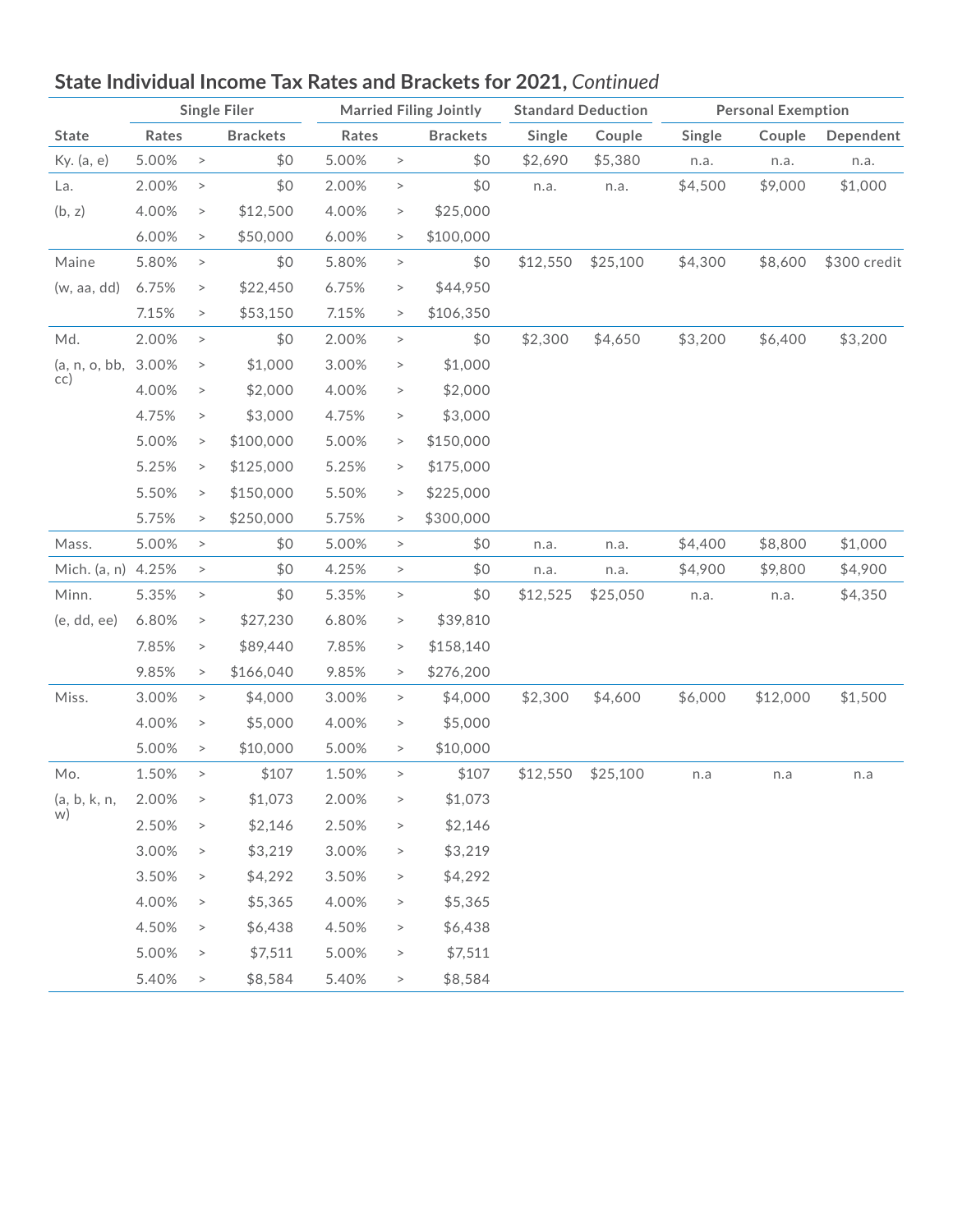

|               | <b>Single Filer</b> |        |                 | <b>Married Filing Jointly</b> |          |                 | <b>Standard Deduction</b> |          | <b>Personal Exemption</b> |         |                                        |
|---------------|---------------------|--------|-----------------|-------------------------------|----------|-----------------|---------------------------|----------|---------------------------|---------|----------------------------------------|
| <b>State</b>  | Rates               |        | <b>Brackets</b> | Rates                         |          | <b>Brackets</b> | Single                    | Couple   | Single                    | Couple  | Dependent                              |
| Mont.         | 1.00%               | $\, >$ | \$0             | 1.00%                         | $\,>$    | \$0             | \$4,790                   | \$9,580  | \$2,560                   | \$5,120 | \$2,560                                |
| (b, k, o, ff) | 2.00%               | $\, >$ | \$3,100         | 2.00%                         | $\,>$    | \$3,100         |                           |          |                           |         |                                        |
|               | 3.00%               | $\, >$ | \$5,500         | 3.00%                         | $\rm{>}$ | \$5,500         |                           |          |                           |         |                                        |
|               | 4.00%               | $\, >$ | \$8,400         | 4.00%                         | $\,>$    | \$8,400         |                           |          |                           |         |                                        |
|               | 5.00%               | $\, >$ | \$11,300        | 5.00%                         | $\, >$   | \$11,300        |                           |          |                           |         |                                        |
|               | 6.00%               | $\, >$ | \$14,500        | 6.00%                         | $\, >$   | \$14,500        |                           |          |                           |         |                                        |
|               | 6.90%               | $\,>$  | \$18,700        | 6.90%                         | $\, >$   | \$18,700        |                           |          |                           |         |                                        |
| Nebr.         | 2.46%               | $\, >$ | \$0             | 2.46%                         | $\, >$   | \$0             | \$7,100                   | \$14,200 |                           |         | \$142 credit \$284 credit \$142 credit |
| (e, i, n, dd) | 3.51%               | $\, >$ | \$3,340         | 3.51%                         | $\,>$    | \$6,660         |                           |          |                           |         |                                        |
|               | 5.01%               | $\,>$  | \$19,990        | 5.01%                         | $\,>$    | \$39,990        |                           |          |                           |         |                                        |
|               | 6.84%               | $\,>$  | \$32,210        | 6.84%                         | $\, >$   | \$64,430        |                           |          |                           |         |                                        |
| Nev.          |                     |        | none            |                               | none     |                 | n.a.                      | n.a.     | n.a.                      | n.a.    | n.a.                                   |
| N.H. (gg)     | 5.00%               | $\,$   | \$0             | 5.00%                         | $\,>$    | \$0             | n.a                       | n.a      | \$2,400                   | \$4,800 | n.a.                                   |
| N.J. (a)      | 1.400%              | $\, >$ | \$0             | 1.400%                        | $\, >$   | \$0             | n.a.                      | n.a.     | \$1,000                   | \$2,000 | \$1,500                                |
|               | 1.750%              | $\, >$ | \$20,000        | 1.750%                        | $\, >$   | \$20,000        |                           |          |                           |         |                                        |
|               | 3.500%              | $\, >$ | \$35,000        | 2.450%                        | $\, >$   | \$50,000        |                           |          |                           |         |                                        |
|               | 5.525%              | $\,>$  | \$40,000        | 3.500%                        | $\,>$    | \$70,000        |                           |          |                           |         |                                        |
|               | 6.370%              | $\,>$  | \$75,000        | 5.525%                        | $\, >$   | \$80,000        |                           |          |                           |         |                                        |
|               | 8.970%              | $\,>$  | \$500,000       | 6.370%                        | $\, >$   | \$150,000       |                           |          |                           |         |                                        |
|               | 10.750%             |        | 51,000,000      | 8.970%                        | $\, >$   | \$500,000       |                           |          |                           |         |                                        |
|               |                     |        |                 | 10.750%                       |          | $>$ \$1,000,000 |                           |          |                           |         |                                        |
| N.M.          | 1.70%               | $\, >$ | \$0             | 1.70%                         | $\,>$    | \$0             | \$12,550                  | \$25,100 | n.a.                      | n.a.    | \$4,000                                |
| (n, nn)       | 3.20%               | $\, >$ | \$5,500         | 3.20%                         | $\,>$    | \$8,000         |                           |          |                           |         |                                        |
|               | 4.70%               | $\, >$ | \$11,000        | 4.70%                         | $\, >$   | \$16,000        |                           |          |                           |         |                                        |
|               | 4.90%               | $\,>$  | \$16,000        | 4.90%                         | $\, >$   | \$24,000        |                           |          |                           |         |                                        |
|               | 5.90%               | $\,>$  | \$210,000       | 5.90%                         | $\,>$    | \$315,000       |                           |          |                           |         |                                        |
| N.Y.          | 4.00%               | $\,>$  | \$0             | 4.00%                         | $\, >$   | \$0             | \$8,000                   | \$16,050 | n.a.                      | n.a.    | \$1,000                                |
| (a, j)        | 4.50%               | $\, >$ | \$8,500         | 4.50%                         | $\,>$    | \$17,150        |                           |          |                           |         |                                        |
|               | 5.25%               | $\, >$ | \$11,700        | 5.25%                         | >        | \$23,600        |                           |          |                           |         |                                        |
|               | 5.90%               | $\,>$  | \$13,900        | 5.90%                         | >        | \$27,900        |                           |          |                           |         |                                        |
|               | 5.97%               | $\, >$ | \$21,400        | 5.97%                         | >        | \$43,000        |                           |          |                           |         |                                        |
|               | 6.33%               | $\,>$  | \$80,650        | 6.33%                         | >        | \$161,550       |                           |          |                           |         |                                        |
|               | 6.85%               | $\, >$ | \$215,400       | 6.85%                         | $\, >$   | \$323,200       |                           |          |                           |         |                                        |
|               | 8.82%               | >      | \$1,077,550     | 8.82%                         | >        | \$2,155,350     |                           |          |                           |         |                                        |
| N.C.          | 5.25%               | $\,$   | \$0             | 5.25%                         | $\, >$   | \$0             | \$10,750                  | \$21,500 | n.a.                      | n.a.    | n.a.                                   |
| N.D.          | 1.10%               | $\,>$  | \$0             | 1.10%                         | $\,>$    | \$0             | \$12,550                  | \$25,100 | n.a.                      | n.a.    | n.a.                                   |
| (k, p, w)     | 2.04%               | $\,>$  | \$40,125        | 2.04%                         | >        | \$67,050        |                           |          |                           |         |                                        |
|               | 2.27%               | $\,>$  | \$97,150        | 2.27%                         | >        | \$161,950       |                           |          |                           |         |                                        |
|               | 2.64%               | $\,>$  | \$202,650       | 2.64%                         | $\, >$   | \$246,700       |                           |          |                           |         |                                        |
|               | 2.90%               | >      | \$440,600       | 2.90%                         | >        | \$440,600       |                           |          |                           |         |                                        |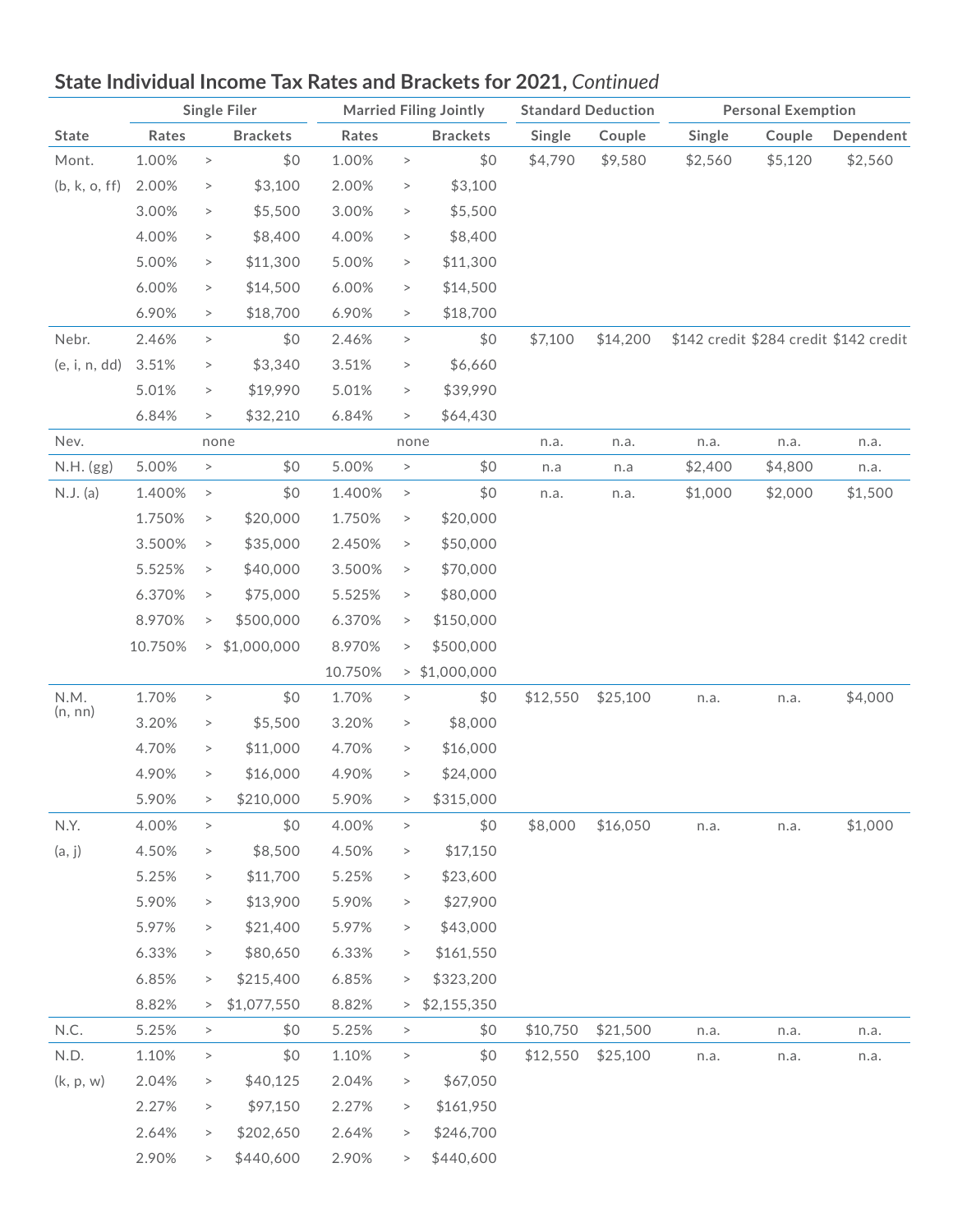

|                       |             |               | <b>Single Filer</b> |        |        | <b>Married Filing Jointly</b> |          | <b>Standard Deduction</b>   | <b>Personal Exemption</b> |         |                                        |
|-----------------------|-------------|---------------|---------------------|--------|--------|-------------------------------|----------|-----------------------------|---------------------------|---------|----------------------------------------|
| <b>State</b>          | Rates       |               | <b>Brackets</b>     | Rates  |        | <b>Brackets</b>               | Single   | Couple                      | Single                    | Couple  | Dependent                              |
| Ohio                  | 2.850% >    |               | \$22,150            | 2.850% | $\, >$ | \$22,150                      | n.a.     | n.a.                        | \$2,400                   | \$4,800 | \$2,400                                |
| (a, k, o, hh)         | $3.326\% >$ |               | \$44,250            | 3.326% | $\, >$ | \$44,250                      |          |                             |                           |         |                                        |
|                       | $3.802\% >$ |               | \$88,450            | 3.802% | $\, >$ | \$88,450                      |          |                             |                           |         |                                        |
|                       | 4.413%      | $\rightarrow$ | \$110,650           | 4.413% | $\, >$ | \$110,650                     |          |                             |                           |         |                                        |
|                       | 4.797%      | $\rightarrow$ | \$221,300           | 4.797% | $\, >$ | \$221,300                     |          |                             |                           |         |                                        |
| Okla. (n)             | 0.50%       | $\, >$        | \$0                 | 0.50%  | $\, >$ | \$0                           | \$6,350  | \$12,700                    | \$1,000                   | \$2,000 | \$1,000                                |
|                       | 1.00%       | $\, >$        | \$1,000             | 1.00%  | $\, >$ | \$2,000                       |          |                             |                           |         |                                        |
|                       | 2.00%       | $\, >$        | \$2,500             | 2.00%  | $\, >$ | \$5,000                       |          |                             |                           |         |                                        |
|                       | 3.00%       | $\, >$        | \$3,750             | 3.00%  | $\, >$ | \$7,500                       |          |                             |                           |         |                                        |
|                       | 4.00%       | $\, >$        | \$4,900             | 4.00%  | $\, >$ | \$9,800                       |          |                             |                           |         |                                        |
|                       | 5.00%       | $\,>$         | \$7,200             | 5.00%  | $\, >$ | \$12,200                      |          |                             |                           |         |                                        |
| Ore.                  | 4.75%       | $\, >$        | \$0                 | 4.75%  | $\, >$ | \$0                           | \$2,315  | \$4,630                     |                           |         | \$210 credit \$420 credit \$210 credit |
| (a, b, i, n, o,       | 6.75%       | $\, >$        | \$3,650             | 6.75%  | $\, >$ | \$7,300                       |          |                             |                           |         |                                        |
| ii, dd)               | 8.75%       | $\, >$        | \$9,200             | 8.75%  | $\, >$ | \$18,400                      |          |                             |                           |         |                                        |
|                       | 9.90%       | $\,>$         | \$125,000           | 9.90%  | $\, >$ | \$250,000                     |          |                             |                           |         |                                        |
| Pa. (a)               | 3.07%       | $\, >$        | \$0                 | 3.07%  | $\, >$ | \$0                           | n.a.     | n.a.                        | n.a.                      | n.a.    | n.a.                                   |
| R.I.                  | 3.75%       | $\, >$        | \$0                 | 3.75%  | $\, >$ | \$0                           | \$9,050  | \$18,100                    | \$4,250                   | \$8,500 | \$4,250                                |
| (e, dd, jj)           | 4.75%       | $\,>$         | \$66,200            | 4.75%  | $\, >$ | \$66,200                      |          |                             |                           |         |                                        |
|                       | 5.99%       | $\,>$         | \$150,550           | 5.99%  | $\, >$ | \$150,550                     |          |                             |                           |         |                                        |
| S.C.                  | 0.00%       | $\, >$        | \$0                 | 0.00%  | $\, >$ | \$0                           | \$12,550 | \$25,100                    | n.a.                      | n.a.    | \$4,260                                |
| (k, o, p, w)          | 3.00%       | $\,>$         | \$3,070             | 3.00%  | $\, >$ | \$3,070                       |          |                             |                           |         |                                        |
|                       | 4.00%       | $\, >$        | \$6,150             | 4.00%  | $\, >$ | \$6,150                       |          |                             |                           |         |                                        |
|                       | 5.00%       | $\,>$         | \$9,230             | 5.00%  | $\, >$ | \$9,230                       |          |                             |                           |         |                                        |
|                       | 6.00%       | $\, >$        | \$12,310            | 6.00%  | $\, >$ | \$12,310                      |          |                             |                           |         |                                        |
|                       | 7.00%       | $\,>$         | \$15,400            | 7.00%  | $\, >$ | \$15,400                      |          |                             |                           |         |                                        |
| S.D.                  |             | none          |                     |        | none   |                               | n.a.     | n.a.                        | n.a.                      | n.a.    | n.a.                                   |
| Tenn.                 |             | none          |                     |        | none   |                               | n.a.     | n.a.                        | n.a.                      | n.a.    | n.a.                                   |
| Tex.                  |             | none          |                     |        | none   |                               | n.a.     | n.a.                        | n.a.                      | n.a.    | n.a.                                   |
| Utah (i, o, kk) 4.95% |             | $\,>$         | \$0                 | 4.95%  | $\, >$ | \$0                           |          | \$753 credit \$1,506 credit | n.a.                      | n.a.    | \$590 credit                           |
| Vt.                   | 3.35%       | $\, >$        | \$0                 | 3.35%  | $\, >$ | \$0                           | \$6,250  | \$12,500                    | \$4,350                   | \$8,700 | \$4,350                                |
| (k, o, ll)            | 6.60%       | $\, >$        | \$40,350            | 6.60%  | $\, >$ | \$67,450                      |          |                             |                           |         |                                        |
|                       | 7.60%       | $\, >$        | \$97,800            | 7.60%  | $\, >$ | \$163,000                     |          |                             |                           |         |                                        |
|                       | 8.75%       | $\, >$        | \$204,000           | 8.75%  | $\, >$ | \$248,350                     |          |                             |                           |         |                                        |
| Va. (n)               | 2.00%       | $\, >$        | \$0                 | 2.00%  | $\, >$ | \$0                           | \$4,500  | \$9,000                     | \$930                     | \$1,860 | \$930                                  |
|                       | 3.00%       | $\, >$        | \$3,000             | 3.00%  | $\,>$  | \$3,000                       |          |                             |                           |         |                                        |
|                       | 5.00%       | $\, >$        | \$5,000             | 5.00%  | $\, >$ | \$5,000                       |          |                             |                           |         |                                        |
|                       | 5.75%       | $\, >$        | \$17,000            | 5.75%  | $\, >$ | \$17,000                      |          |                             |                           |         |                                        |
| Wash.                 |             | none          |                     |        | none   |                               | n.a.     | n.a.                        | n.a.                      | n.a.    | n.a.                                   |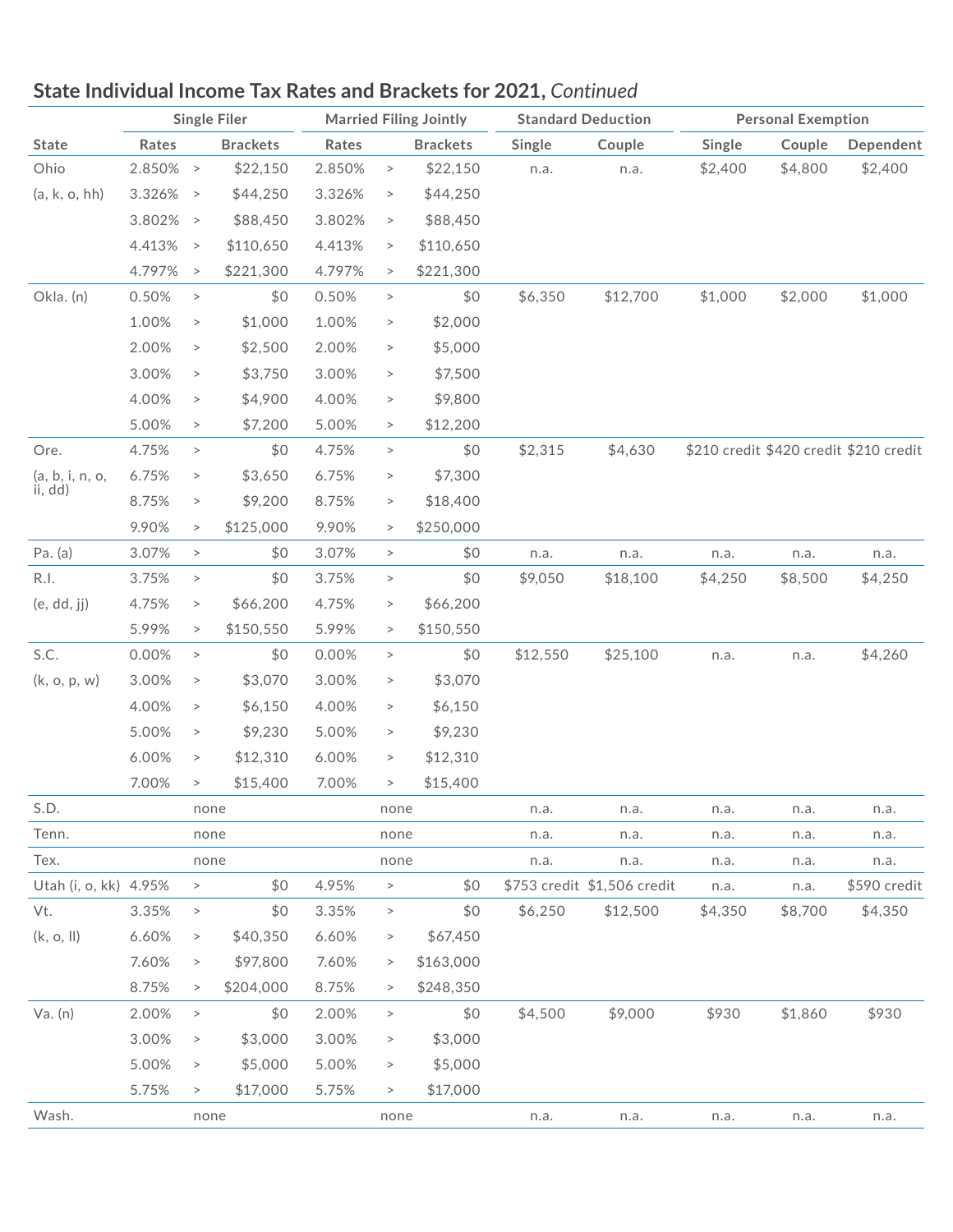

|                 | <b>Single Filer</b> |          |                 | <b>Married Filing Jointly</b> |           |                 | <b>Standard Deduction</b> |          | <b>Personal Exemption</b> |         |           |
|-----------------|---------------------|----------|-----------------|-------------------------------|-----------|-----------------|---------------------------|----------|---------------------------|---------|-----------|
| <b>State</b>    | Rates               |          | <b>Brackets</b> | Rates                         |           | <b>Brackets</b> | Single                    | Couple   | Single                    | Couple  | Dependent |
| W.Va. (a,<br>n) | 3.00%               | $\, >$   | \$0             | 3.00%                         | $\, >$    | \$0             | n.a.                      | n.a.     | \$2,000                   | \$4,000 | \$2,000   |
|                 | 4.00%               | $\rm{>}$ | \$10,000        | 4.00%                         | $\,>$     | \$10,000        |                           |          |                           |         |           |
|                 | 4.50%               | $\,>$    | \$25,000        | 4.50%                         | $\, >$    | \$25,000        |                           |          |                           |         |           |
|                 | 6.00%               | $\,>$    | \$40,000        | 6.00%                         | $\, >$    | \$40,000        |                           |          |                           |         |           |
|                 | 6.50%               | $\, >$   | \$60,000        | 6.50%                         | $\,>$     | \$60,000        |                           |          |                           |         |           |
| Wis.            | 3.54%               | $\, >$   | \$0             | 3.54%                         | $\, >$    | \$0             | \$11,050                  | \$20,470 | \$700                     | \$1,400 | \$700     |
| (n, o, dd,      | 4.65%               | $\, >$   | \$12,120        | 4.65%                         | $\,>$     | \$16,160        |                           |          |                           |         |           |
| mm)             | 6.27%               | $\, >$   | \$24,250        | 6.27%                         | $\,>$     | \$32,330        |                           |          |                           |         |           |
|                 | 7.65%               | $\, >$   | \$266,930       | 7.65%                         | $\,>$     | \$355,910       |                           |          |                           |         |           |
| Wyo.            | none                |          | none            |                               | n.a.      | n.a.            | n.a.                      | n.a.     | n.a.                      |         |           |
| D.C.            | 4.00%               | $\, >$   | \$0             | 4.00%                         | $\, >$    | \$0             | \$12,550                  | \$25,100 | n.a.                      | n.a.    | n.a.      |
| (w)             | 6.00%               | $\, >$   | \$10,000        | 6.00%                         | $\, > \,$ | \$10,000        |                           |          |                           |         |           |
|                 | 6.50%               | $\, >$   | \$40,000        | 6.50%                         | >         | \$40,000        |                           |          |                           |         |           |
|                 | 8.50%               | $\, >$   | \$60,000        | 8.50%                         | >         | \$60,000        |                           |          |                           |         |           |
|                 | 8.75%               | $\, >$   | \$350,000       | 8.75%                         | >         | \$350,000       |                           |          |                           |         |           |
|                 | 8.95%               | >        | \$1,000,000     | 8.95%                         |           | $>$ \$1,000,000 |                           |          |                           |         |           |

- (a) Local income taxes are excluded. Eleven states have county- or city-level income taxes; the average rates expressed as a percentage of AGI within each jurisdiction are: 0.10% in Alabama; 0.36% in Indiana; 0.11% in Iowa; 1.29% in Kentucky; 2.18% in Maryland; 0.17% in Michigan; 0.22% in Missouri; 1.47% in New York; 1.59% in Ohio; and 1.15% in Pennsylvania. Data are not available in Delaware, where Wilmington imposes a municipal income tax. In California, Colorado, Kansas, New Jersey, Oregon, and West Virginia, some jurisdictions have payroll taxes, flat-rate wage taxes, or interest and dividend income taxes. See Jared Walczak, "Local Income Taxes in 2019," Tax Foundation, July 30, 2019, https://taxfoundation.org/local-income-taxes-2019/.
- (b) These states allow some or all of federal income tax paid to be deducted from state taxable income.
- (c) For single taxpayers with AGI below \$23,500, the standard deduction is \$2,500. This standard deduction amount is reduced by \$25 for every additional \$500 of AGI, not to fall below \$2,000. For Married Filing Joint (MFJ) taxpayers with AGI below \$23,500, the standard deduction is \$7,500. This standard deduction amount is reduced by \$175 for every additional \$500 of AGI, not to fall below \$4,000. For all taxpayers with AGI of \$20,000 or less and claiming a dependent, the dependent exemption is \$1,000. This amount is reduced to \$500 per dependent for taxpayers with AGI above \$20,000 and equal to or less than \$100,000. For taxpayers with more than \$100,000 in AGI, the dependent exemption is \$300 per dependent.
- (d) Statutory rates and brackets for 2021 are shown. Brackets are adjusted annually for inflation, but 2021 inflation adjustments were not available as of publication, so inflation-adjusted amounts for tax year 2020 are shown.
- (e) Standard deduction and/or personal exemption is adjusted annually for inflation. Inflation-adjusted amounts for tax year 2021 are shown.
- (f) Arizona's standard deduction can be adjusted upward by an amount equal to 25 percent of the amount the taxpayer would have claimed in charitable deductions if the taxpayer had claimed itemized deductions.
- (g) In lieu of a dependent exemption, Arizona offers a child tax credit of \$100 per dependent under the age of 17 and \$25 per dependent age 17 and older. The credit begins to phase out for taxpayers with federal adjusted gross income (FAGI) above \$200,000 (single filers) or \$400,000 (MFJ).
- (h) Rates apply to individuals earning more than \$79,300. Two special tax tables exist for low- and middle-income individuals: one for individuals with below \$22,200 in income, and one for those with income greater than or equal to \$22,200 but less than or equal to \$79,300.
- (i) Standard deduction or personal exemption is structured as a tax credit.
- (j) Connecticut and New York have "tax benefit recapture," by which many high-income taxpayers pay their top tax rate on all income, not just on amounts above the benefit threshold.
- (k) Bracket levels adjusted for inflation each year. Inflation-adjusted bracket widths for 2021 were not available as of publication, so table reflects 2020 inflation-adjusted bracket widths.
- (l) Exemption credits phase out for single taxpayers by \$6 for each \$2,500 of federal AGI above \$203,341 and for MFJ filers by \$12 for each \$2,500 of federal AGI above \$406,687. The credit cannot be reduced to below zero.
- (m) Rates include the additional tax at the rate of 1 percent on taxable income in excess of \$1 million.
- (n) State provides a state-defined personal exemption amount for each exemption available and/or deductible under the Internal Revenue Code. Under the Tax Cuts and Jobs Act, the personal exemption is set at \$0 until 2026 but not eliminated. Because it is still available, these state-defined personal exemptions remain available in some states but are set to \$0 in other states.
- (o) Standard deduction and/or personal exemption adjusted annually for inflation, but the 2021 inflation adjustment was not available at time of publication, so table reflects actual 2020 amount(s).